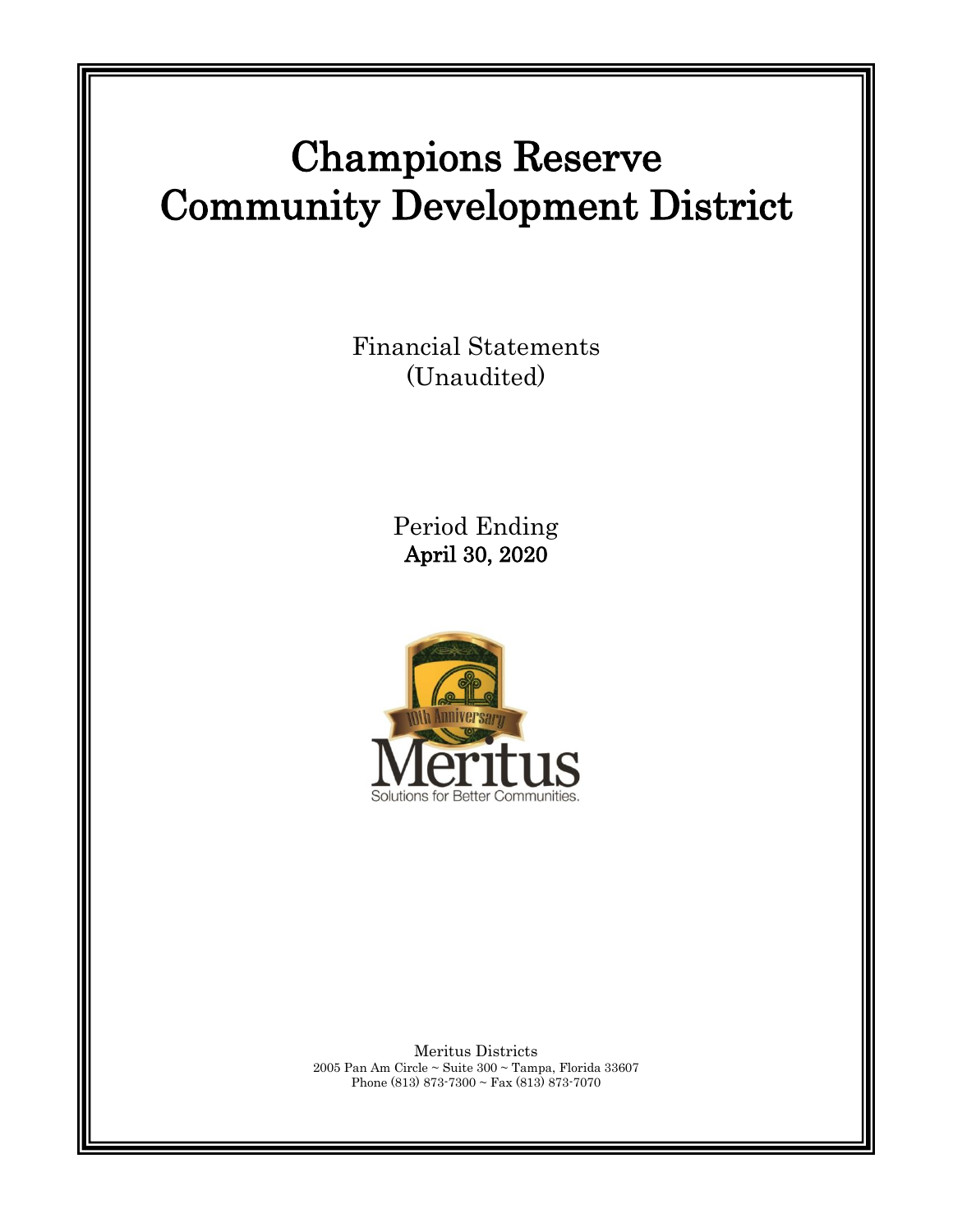# Champions Reserve CDD **Fund Report**

As of 4/30/2020 (In Whole Numbers)

|                                            | General Fund     | Debt Service Fund -<br>Series 2016 | <b>General Fixed Assets</b> | General Long-Term<br>Debt | Total        |
|--------------------------------------------|------------------|------------------------------------|-----------------------------|---------------------------|--------------|
| Assets                                     |                  |                                    |                             |                           |              |
| Cash--Operating Account                    | 29,161           | $\mathbf{0}$                       | $\mathbf{0}$                | $\boldsymbol{0}$          | 29,161       |
| Due From Developer                         | $\boldsymbol{0}$ | $\theta$                           | $\theta$                    | $\theta$                  | $\mathbf{0}$ |
| Due From General Fund                      | $\Omega$         | $\Omega$                           | $\Omega$                    | $\Omega$                  | $\Omega$     |
| Due From Debt Service                      | $\Omega$         | $\Omega$                           | $\Omega$                    | $\Omega$                  | $\Omega$     |
| Investments - Revenue 2016 (5000)          | $\theta$         | 177,140                            | $\Omega$                    |                           | 177,140      |
| Investments - Interest 2016 (5001)         | $\theta$         | $\overline{0}$                     | $\Omega$                    | $\Omega$                  | $\theta$     |
| Investments - Sinking 2016 (5002)          | $\overline{0}$   | $\overline{0}$                     | $\theta$                    | 0                         | $\Omega$     |
| Investments - Reserve 2016 (5003)          | $\Omega$         | 181,313                            | $\Omega$                    | $\Omega$                  | 181,313      |
| Prepaid Items                              | $\Omega$         | $\overline{0}$                     | $\Omega$                    | 0                         | $\theta$     |
| Prepaid General Liability Insurance        | 0                | $\Omega$                           | $\Omega$                    | $\Omega$                  | $\Omega$     |
| Prepaid Professional Liability Insurance   | $\Omega$         | 0                                  | $\theta$                    | 0                         | $\theta$     |
| Prepaid Trustee Fees                       | 342              | 0                                  | $\Omega$                    |                           | 342          |
| Prepaid Property Insurance                 | $\mathbf{0}$     | O                                  | $\theta$                    | $\Omega$                  | $\Omega$     |
| Construction Work in Progress              | $\theta$         | 0                                  | 2,330,568                   | $\Omega$                  | 2,330,568    |
| Amount Available-Debt Service              | $\Omega$         | 0                                  | $\overline{0}$              | 259,497                   | 259,497      |
| Amount To Be Provided--Debt Service        | $\overline{0}$   | $\overline{0}$                     | $\overline{0}$              | 2,375,503                 | 2,375,503    |
| Other                                      | $\overline{0}$   | $\overline{0}$                     | $\overline{0}$              | $\overline{0}$            | $\mathbf{0}$ |
| <b>Total Assets</b>                        | 29,503           | 358,452                            | 2,330,568                   | 2,635,000                 | 5,353,524    |
| Liabilities                                |                  |                                    |                             |                           |              |
| Accounts Payable                           | $\mathbf{0}$     | $\mathbf{0}$                       | $\mathbf{0}$                | $\overline{0}$            | 0            |
| Accounts Payble-Other                      | $\theta$         | $\theta$                           | $\theta$                    | $\theta$                  | $\theta$     |
| Due To General Fund                        | $\Omega$         | O                                  | $\Omega$                    | $\Omega$                  |              |
| Due To Debt Service Fund                   | $\Omega$         | 0                                  | $\Omega$                    | 0                         |              |
| Accrued Expenses Payable                   |                  |                                    | $\Omega$                    |                           |              |
| Deposits                                   | 0                |                                    | $\Omega$                    |                           | 0            |
| Due to Developer                           | 0                |                                    | $\Omega$                    |                           | $\Omega$     |
| Other Current Liabilities                  | $\theta$         | 0                                  | $\theta$                    | $\Omega$                  |              |
| Revenue Bond--Long Term--Series 2016       | $\overline{0}$   | $\overline{0}$                     | $\overline{0}$              | 2,635,000                 | 2,635,000    |
| <b>Unearned Revenues</b>                   | $\Omega$         | $\theta$                           | $\theta$                    | $\overline{0}$            | $\theta$     |
| <b>Total Liabilities</b>                   | $\Omega$         | $\theta$                           | $\Omega$                    | 2,635,000                 | 2,635,000    |
| Fund Equity & Other Credits                |                  |                                    |                             |                           |              |
| Fund Balance-All Other Reserves            | $\boldsymbol{0}$ | 257,771                            | $\overline{0}$              | $\overline{0}$            | 257,771      |
| Fund Balance-Unreserved                    | 523              | $\overline{0}$                     | $\Omega$                    | $\theta$                  | 523          |
| <b>Investmeent in General Fixed Assets</b> | $\overline{0}$   | $\overline{0}$                     | 2,330,568                   | $\Omega$                  | 2,330,568    |
| Other                                      | 28,980           | 100,682                            | $\boldsymbol{0}$            | $\overline{0}$            | 129,662      |
| Total Fund Equity & Other Credits          | 29,503           | 358,452                            | 2,330,568                   | $\overline{0}$            | 2,718,524    |
| Total Liabilities & Fund Equity            | 29,503           | 358,452                            | 2,330,568                   | 2,635,000                 | 5,353,524    |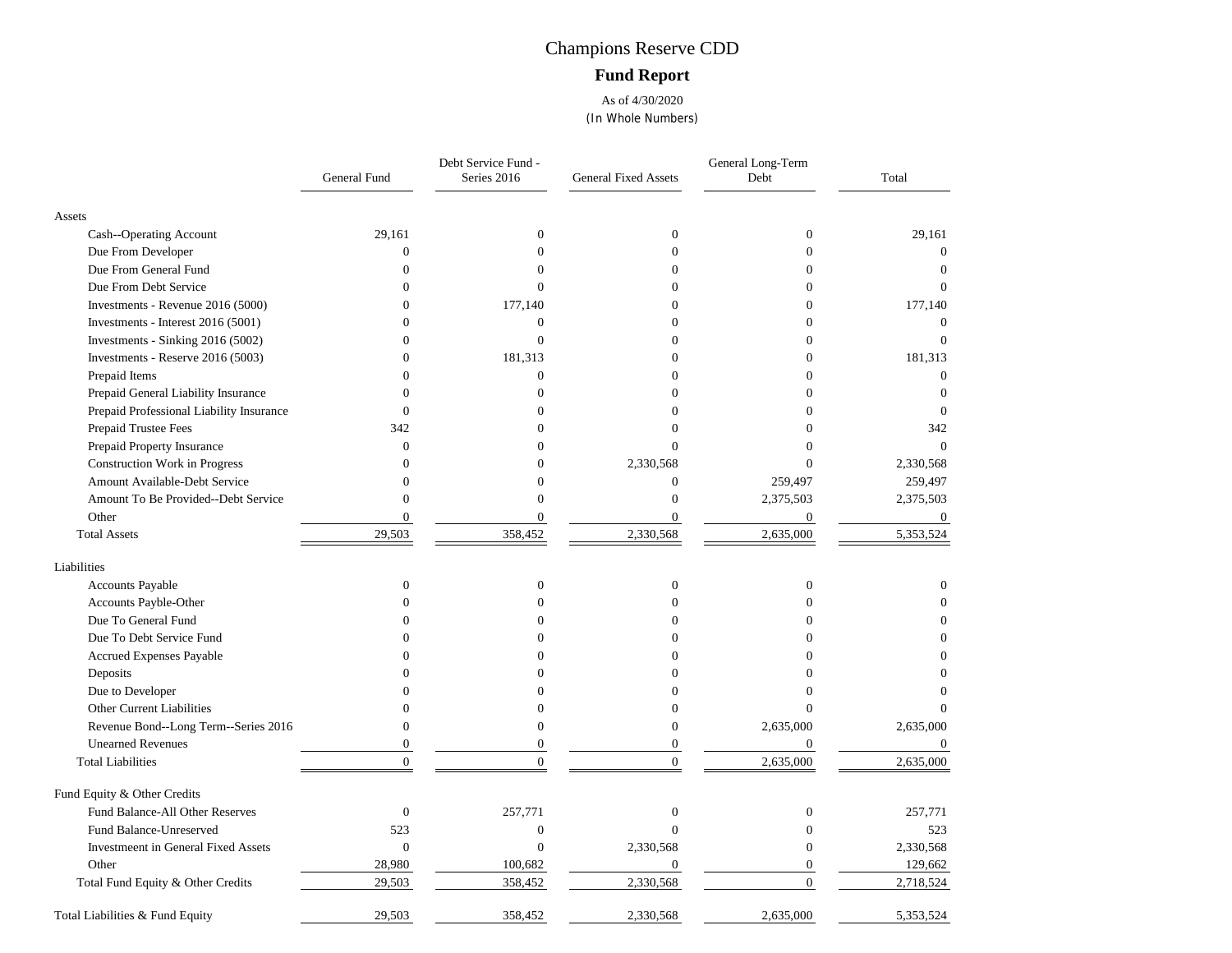# Champions Reserve CDD **Fund Report**

As of 4/30/2020 (In Whole Numbers)

General Fund Series 2016 Debt Service Fund - General Fixed Assets Debt General Long-Term Total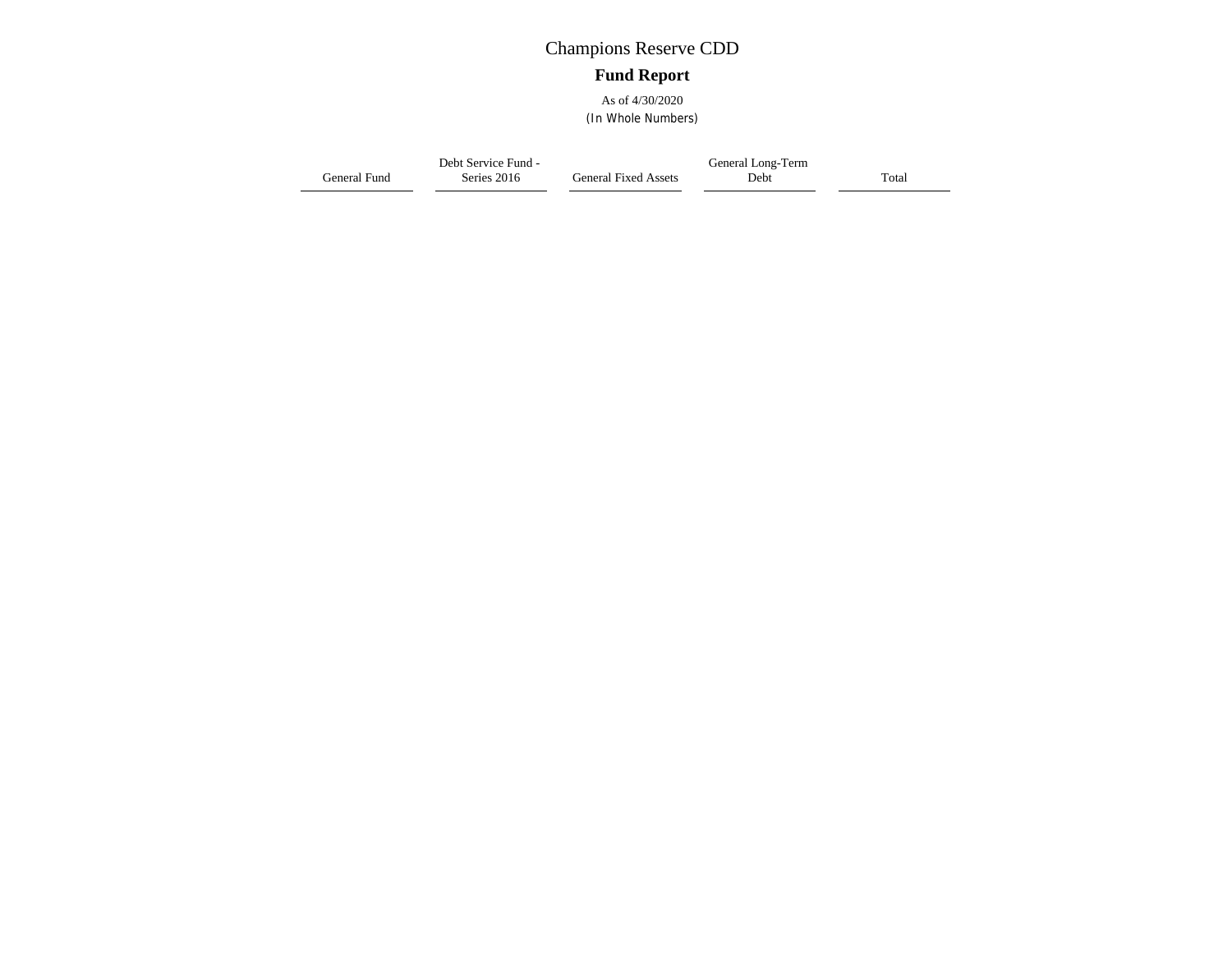# Champions Reserve CDD

### **Statement of R&E**

#### 001 - General Fund From 10/1/2019 Through 4/30/2020 (In Whole Numbers)

|                                               | Total Budget -<br>Original | <b>Current Period</b><br>Actual | <b>Total Budget</b><br>Variance -<br>Original | Percent Total<br>Budget<br>Remaining -<br>Original |
|-----------------------------------------------|----------------------------|---------------------------------|-----------------------------------------------|----------------------------------------------------|
| Revenues                                      |                            |                                 |                                               |                                                    |
| Special Assessments - Service Charges         |                            |                                 |                                               |                                                    |
| O&M Assessments-Tax Roll                      | 50,200                     | 48,944                          | (1,256)                                       | (3)%                                               |
| <b>Interest Earnings</b>                      |                            |                                 |                                               |                                                    |
| <b>Interest Earnings</b>                      | $\overline{0}$             | 9                               | 9                                             | $0\%$                                              |
| Contribution & Donations From Private Sources |                            |                                 |                                               |                                                    |
| Developer Contribution                        | $\boldsymbol{0}$           | 10,481                          | 10,481                                        | $0\%$                                              |
| <b>Total Revenues</b>                         | 50,200                     | 59,435                          | 9,235                                         | 18 %                                               |
| Expenditures                                  |                            |                                 |                                               |                                                    |
| Financial & Administrative                    |                            |                                 |                                               |                                                    |
| District Manager                              | 27,500                     | 16,042                          | 11,458                                        | 42 %                                               |
| District Engineer                             | 500                        | $\mathbf{0}$                    | 500                                           | 100 %                                              |
| Disclosure Report                             | 3,000                      | $\overline{0}$                  | 3,000                                         | 100 %                                              |
| <b>Trustee Fees</b>                           | 4,500                      | 2,352                           | 2,148                                         | 48 %                                               |
| <b>Auditing Services</b>                      | 5,500                      | 3,923                           | 1,577                                         | 29 %                                               |
| Postage, Phone, Faxes, Copies                 | 250                        | 3                               | 247                                           | 99 %                                               |
| Public Officials Insurance                    | 1,378                      | 2,050                           | (672)                                         | (49)%                                              |
| <b>Legal Advertising</b>                      | 700                        | 291                             | 410                                           | 59 %                                               |
| <b>Bank Fees</b>                              | 200                        | 104                             | 96                                            | 48 %                                               |
| Dues, Licenses, & Fees                        | 175                        | 215                             | (40)                                          | (23)%                                              |
| Web Administration                            | 500                        | 292                             | 208                                           | 42 %                                               |
| Legal Counsel                                 |                            |                                 |                                               |                                                    |
| <b>District Counsel</b>                       | 1,600                      | $\mathbf{0}$                    | 1,600                                         | 100 %                                              |
| Other Physical Environment                    |                            |                                 |                                               |                                                    |
| Property & Casualty Insurance                 | 4,397                      | 5,184                           | (787)                                         | (18)%                                              |
| <b>Total Expenditures</b>                     | 50,200                     | 30,454                          | 19,746                                        | 39 %                                               |
| Excess of Revenues Over (Under) Expenditures  | $\boldsymbol{0}$           | 28,980                          | 28,980                                        | $0\%$                                              |
| Fund Balance, Beginning of Period             |                            |                                 |                                               |                                                    |
|                                               | $\boldsymbol{0}$           | 523                             | 523                                           | $0\%$                                              |
| Fund Balance, End of Period                   | 0                          | 29,503                          | 29,503                                        | $0\ \%$                                            |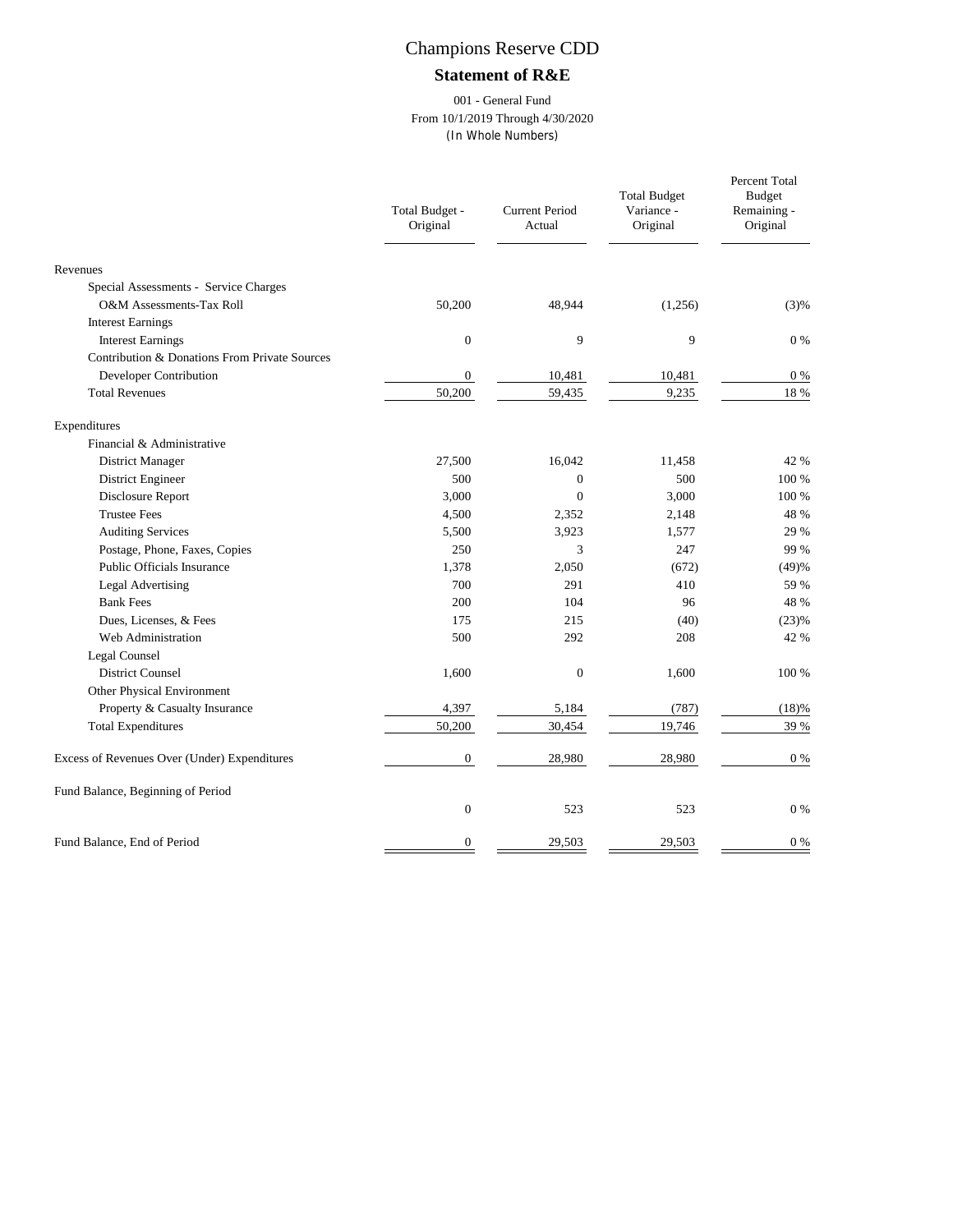# Champions Reserve CDD

#### **Statement of R&E**

200 - Debt Service Fund - Series 2016 From 10/1/2019 Through 4/30/2020 (In Whole Numbers)

|                                              | Total Budget -<br>Original | Current Period<br>Actual | <b>Total Budget</b><br>Variance -<br>Original | Percent Total<br><b>Budget</b><br>Remaining -<br>Original |
|----------------------------------------------|----------------------------|--------------------------|-----------------------------------------------|-----------------------------------------------------------|
| Revenues                                     |                            |                          |                                               |                                                           |
| Special Assessments - Capital Improvements   |                            |                          |                                               |                                                           |
| Debt Serivce Assessments-Tax Roll            | 177,938                    | 176,748                  | (1,190)                                       | (1)%                                                      |
| Debt Service Assessments-Developer           | $\mathbf{0}$               | 38,601                   | 38,601                                        | $0\%$                                                     |
| <b>Interest Earnings</b>                     |                            |                          |                                               |                                                           |
| <b>Interest Earnings</b>                     | 0                          | 208                      | 208                                           | $0\%$                                                     |
| <b>Total Revenues</b>                        | 177,938                    | 215,557                  | 37,619                                        | 21 %                                                      |
| Expenditures                                 |                            |                          |                                               |                                                           |
| Debt Service Payments                        |                            |                          |                                               |                                                           |
| Interest                                     | 127,938                    | 64,875                   | 63,063                                        | 49 %                                                      |
| Principal                                    | 50,000                     | 50,000                   | $\mathbf{0}$                                  | $0\%$                                                     |
| <b>Total Expenditures</b>                    | 177,938                    | 114,875                  | 63,063                                        | 35 %                                                      |
| Excess of Revenues Over (Under) Expenditures | $\mathbf{0}$               | 100,682                  | 100,682                                       | $0\%$                                                     |
| Fund Balance, Beginning of Period            |                            |                          |                                               |                                                           |
|                                              | $\mathbf{0}$               | 257,771                  | 257,771                                       | $0\%$                                                     |
| Fund Balance, End of Period                  | $\mathbf{0}$               | 358,452                  | 358,452                                       | $0\%$                                                     |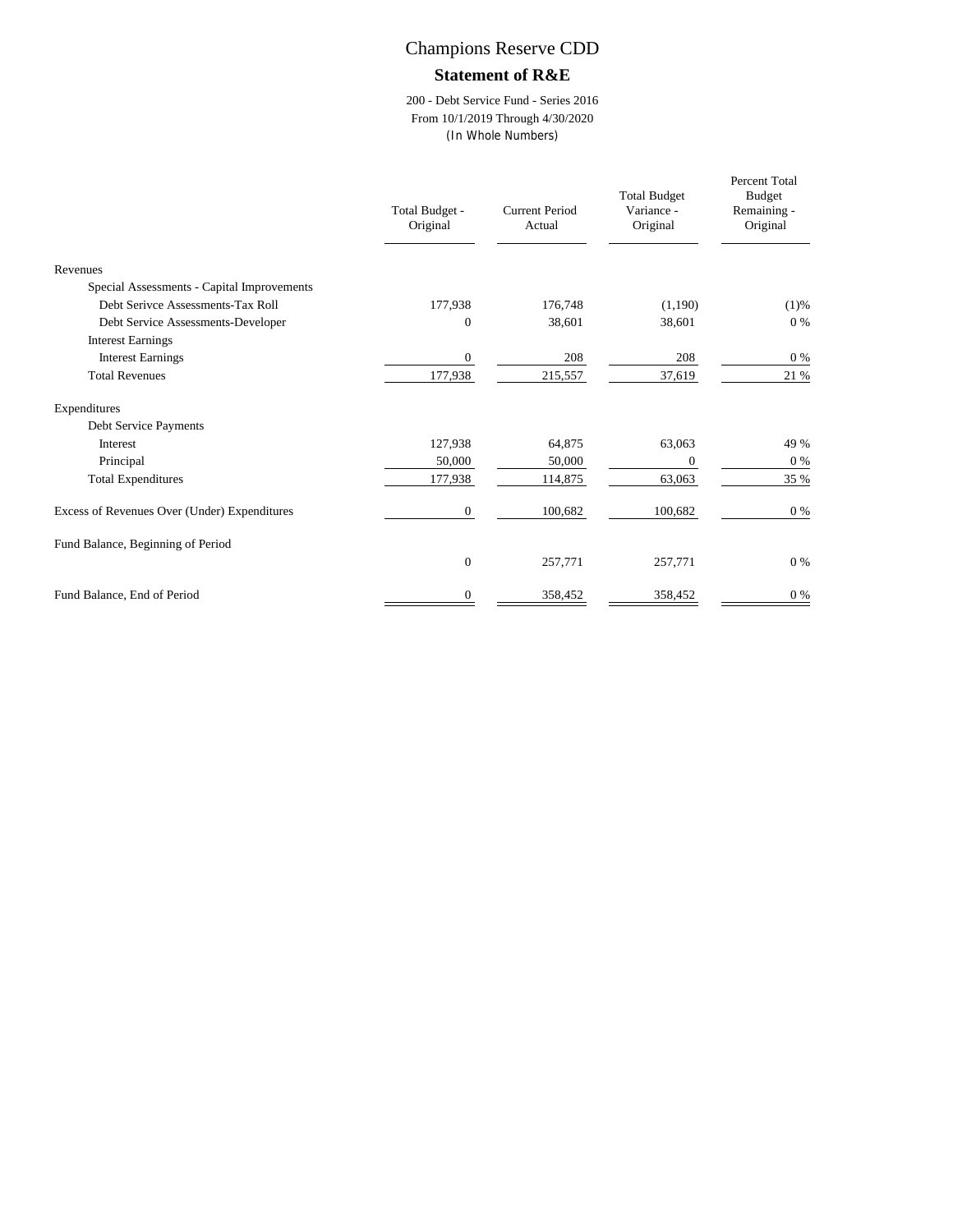#### **Champions Reserve CDD Reconcile Cash Accounts**

#### **Summary**

**Cash Account: 10101 Cash--Operating Account Reconciliation ID: 04/30/20 Reconciliation Date: 4/30/2020 Status: Locked**

| <b>Bank Balance</b>              | 29,161.05 |
|----------------------------------|-----------|
| Less Outstanding Checks/Vouchers | 0.00      |
| Plus Deposits in Transit         | 0.00      |
| Plus or Minus Other Cash Items   | 0.00      |
| Plus or Minus Suspense Items     | 0.00      |
| Reconciled Bank Balance          | 29,161.05 |
| Balance Per Books                | 29,161.05 |
| Unreconciled Difference          | 0.00      |

**Click the Next Page toolbar button to view details.**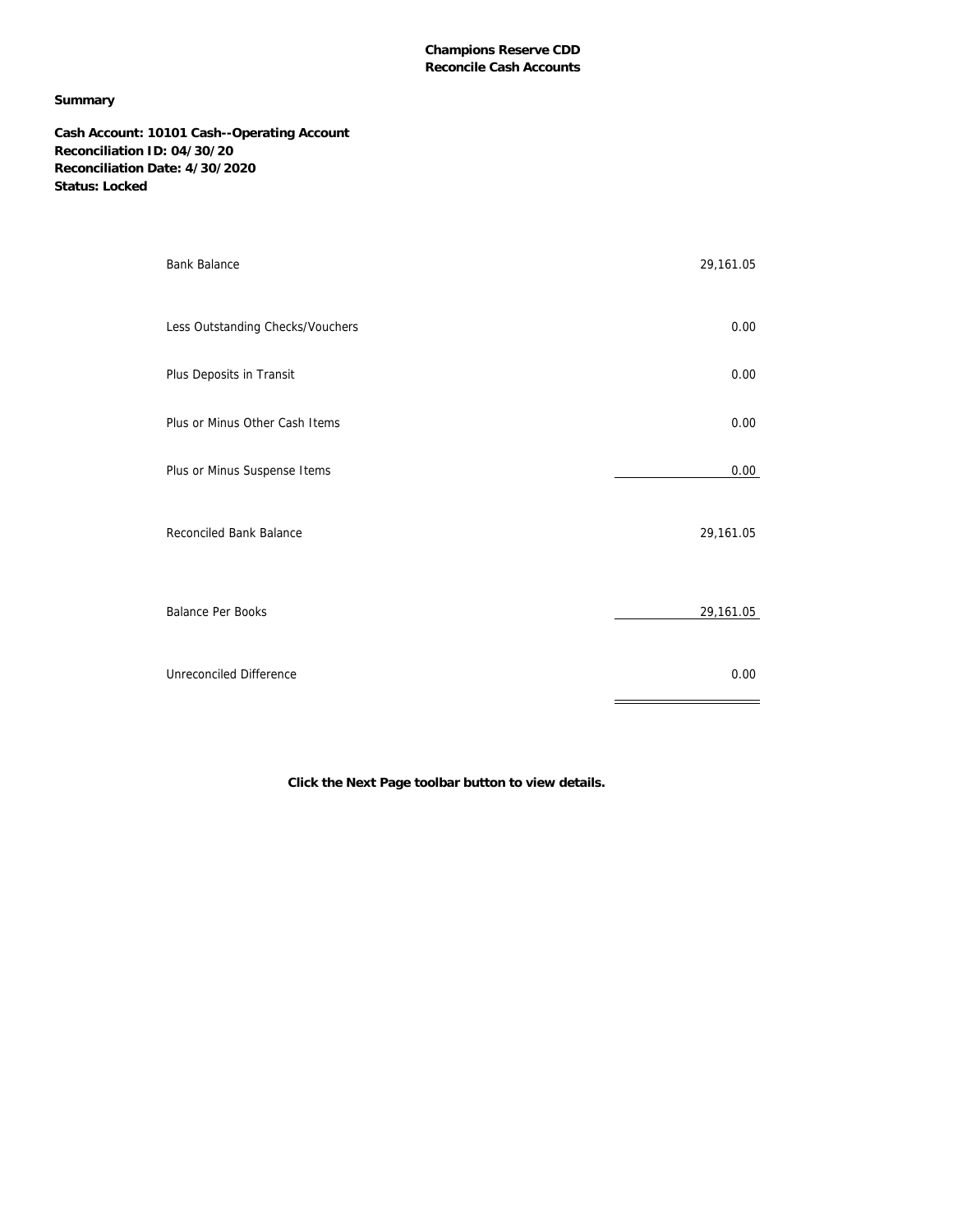#### **Detail**

**Cash Account: 10101 Cash--Operating Account Reconciliation ID: 04/30/20 Reconciliation Date: 4/30/2020 Status: Locked**

#### **Cleared Checks/Vouchers**

| Document Number         | Document Date | Document Description                     | Document Amount | Payee                 |
|-------------------------|---------------|------------------------------------------|-----------------|-----------------------|
| 0171                    | 4/1/2020      | <b>System Generated</b><br>Check/Voucher | 2.333.33        | Meritus Districts     |
| 0172                    | 4/14/2020     | Series 2016 FY20 Tax Dist ID<br>9        | 3.453.64        | Champions Reserve CDD |
| Cleared Checks/Vouchers |               |                                          | 5.786.97        |                       |
|                         |               |                                          |                 |                       |